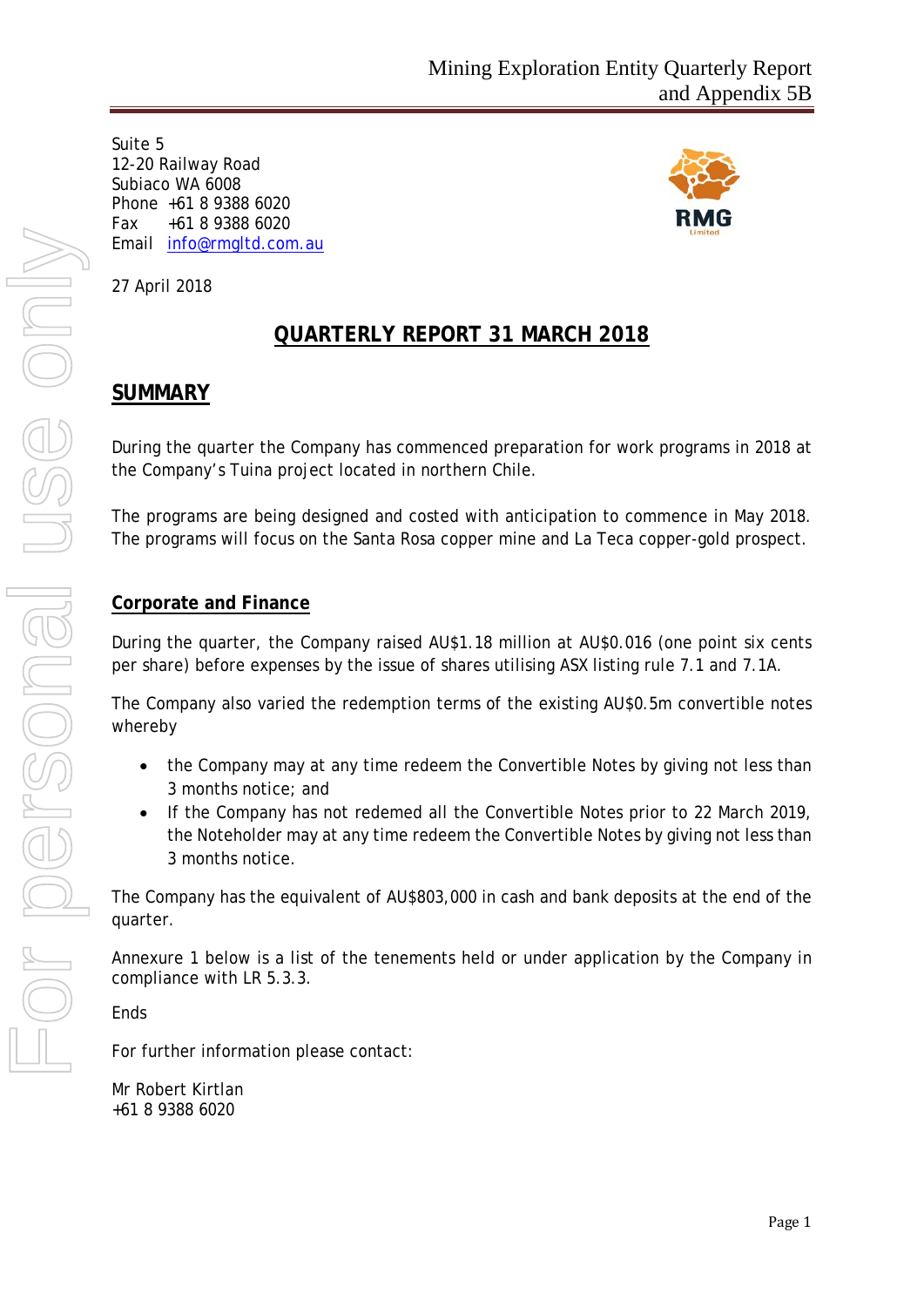

**Location of Tuina Project in Chile**



**View of Chuquicamata Mine dumps from Tuina**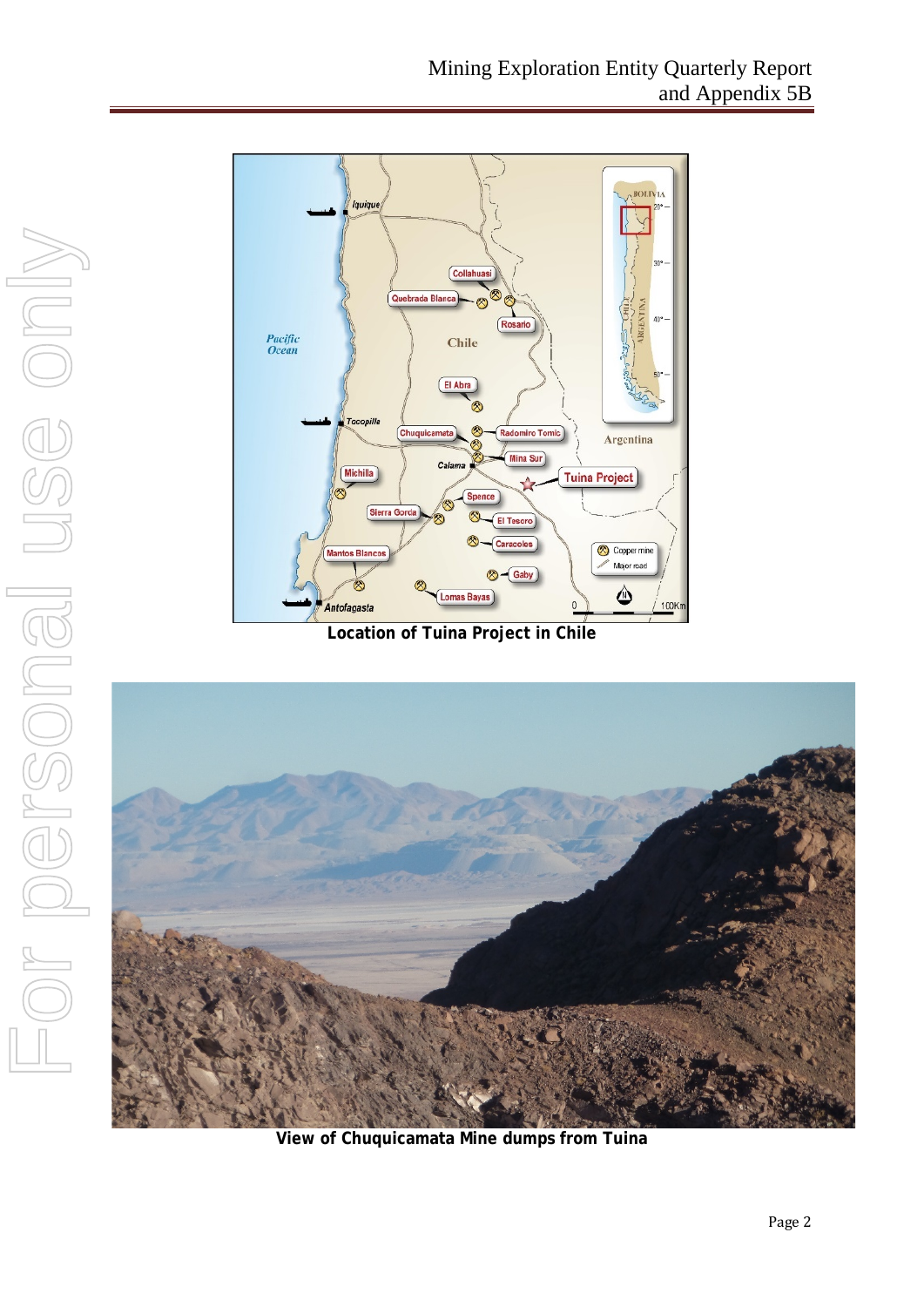## ANNEXURE ONE – LR 5.3.3

| <b>Country</b>   | <b>Name</b>        | <b>Holder</b>    | Interest at  | Interest at the    |
|------------------|--------------------|------------------|--------------|--------------------|
|                  |                    |                  | beginning of | end of the quarter |
|                  |                    |                  | quarter      |                    |
| Chile, Region II | Vicuna             | Minera Tunia SpA | 100%         | 100%               |
| Chile, Region II | Guanaco            | Minera Tunia SpA | 100%         | 100%               |
| Chile, Region II | Santa Rosa         | Minera Tunia SpA | 100%         | 100%               |
| Chile, Region II | La Teca 1          | Minera Tunia SpA | 100%         | 100%               |
| Chile, Region II | La Teca 2          | Minera Tunia SpA | 100%         | 100%               |
| Chile, Region II | La Teca 3          | Minera Tunia SpA | 100%         | 100%               |
| Chile, Region II | La Teca 4          | Minera Tunia SpA | 100%         | 100%               |
| Chile, Region II | La Teca 5          | Minera Tunia SpA | 100%         | 100%               |
| Chile, Region II | La Teca 6          | Minera Tunia SpA | 100%         | 100%               |
| Chile, Region II | Tuina 1            | Minera Tunia SpA | 100%         | 100%               |
| Chile, Region II | Tuina 2            | Minera Tunia SpA | 100%         | 100%               |
| Chile, Region II | Tuina 4            | Minera Tunia SpA | 100%         | 100%               |
| Chile, Region II | Tuina 6            | Minera Tunia SpA | 100%         | 100%               |
| Chile, Region II | Matias 2           | Minera Tunia SpA | 100%         | 100%               |
| Chile, Region II | Esta 1             | Minera Tunia SpA | 100%         | 100%               |
| Chile, Region II | Esta 2             | Minera Tunia SpA | 100%         | 100%               |
| Chile, Region II | Esta Otra 2        | Minera Tunia SpA | 100%         | 100%               |
| Chile, Region II | Ester              | Minera Tunia SpA | 100%         | 100%               |
| Chile, Region II | Tuina 3            | Minera Tunia SpA | 100%         | 100%               |
| Chile, Region II | Rosa Ester         | Minera Tunia SpA | 100%         | 100%               |
| Chile, Region II | Paula              | Minera Tunia SpA | 100%         | 100%               |
| Chile, Region II | Rio Seco 1         | Minera Tunia SpA | 100%         | 100%               |
| Chile, Region II | Rio Seco 2         | Minera Tunia SpA | 100%         | 100%               |
| Chile, Region II | Rio Seco 3         | Minera Tunia SpA | 100%         | 100%               |
| Chile, Region II | Rio Seco 4         | Minera Tunia SpA | 100%         | 100%               |
| Chile, Region II | Barriales 1        | Minera Tunia SpA | 100%         | 100%               |
| Chile, Region II | <b>Barriales 2</b> | Minera Tunia SpA | 100%         | 100%               |
| Chile, Region II | Quimal 1           | Minera Tunia SpA | 100%         | 100%               |
| Chile, Region II | Quimal 2           | Minera Tunia SpA | 100%         | 100%               |
| Chile, Region II | Quimal 3           | Minera Tunia SpA | 100%         | 100%               |
| Chile, Region II | Soren 7            | Minera Tunia SpA | 100%         | 100%               |
| Chile, Region II | Oliver 5           | Minera Tunia SpA | 100%         | 100%               |
| Chile, Region II | Noah 6             | Minera Tunia SpA | 100%         | 100%               |
| Chile, Region II | Agnes 8            | Minera Tunia SpA | 100%         | 100%               |
| Chile, Region II | Matias 4           | Minera Tunia SpA | 100%         | 100%               |
| Chile, Region II | Molly 11           | Minera Tunia SpA | 100%         | 100%               |
| Chile, Region II | Lotte 2            | Minera Tunia SpA | 100%         | 100%               |
| Chile, Region II | Lisa 4             | Minera Tunia SpA | 100%         | 100%               |
| Chile, Region II | Kenny 9            | Minera Tunia SpA | 100%         | 100%               |
| Chile, Region II | Julie 1            | Minera Tunia SpA | 100%         | 100%               |
| Chile, Region II | Greg 3             | Minera Tunia SpA | 100%         | 100%               |
| Chile, Region II | Hannah 10          | Minera Tunia SpA | 100%         | 100%               |
| Chile, Region II | Alejandro 1        | Minera Tunia SpA | 100%         | 100%               |
| Chile, Region II | La Teca 7          | Minera Tunia SpA | 100%         | 100%               |
| Chile, Region II | Mariana 1          | Minera Tunia SpA | 100%         | 100%               |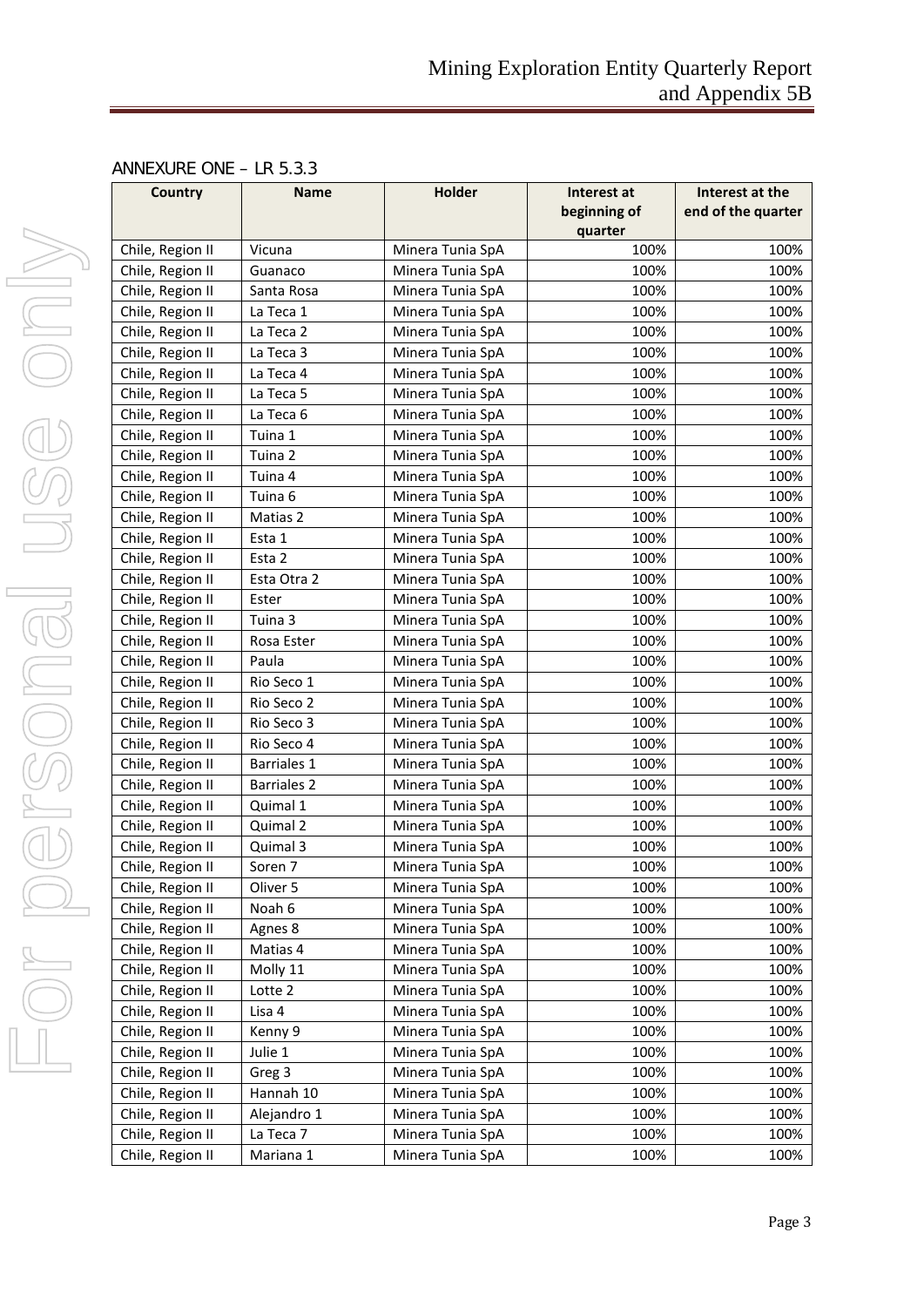| Country          | <b>Name</b>  | Holder           | Interest at<br>beginning of<br>quarter | Interest at the<br>end of the quarter |
|------------------|--------------|------------------|----------------------------------------|---------------------------------------|
|                  |              |                  |                                        |                                       |
| Chile, Region II | Suerte       | Minera Tunia SpA | 100%                                   | 100%                                  |
| Chile, Region II | Esta Otra 1  | Minera Tunia SpA | 100%                                   | 100%                                  |
| Chile, Region II | Peter 1      | Minera Tunia SpA | 100%                                   | 100%                                  |
| Chile, Region II | Mayo 4       | Minera Tunia SpA | 100%                                   | 100%                                  |
| Chile, Region II | Mayo 5       | Minera Tunia SpA | 100%                                   | 100%                                  |
| Chile, Region II | Mayo 6       | Minera Tunia SpA | 100%                                   | 100%                                  |
| Chile, Region II | Mayo 7       | Minera Tunia SpA | 100%                                   | 100%                                  |
| Chile, Region II | Santa Rosa 2 | Minera Tunia SpA | 100%                                   | 100%                                  |
| Chile, Region II | Abril 1      | Minera Tunia SpA | 100%                                   | 100%                                  |
| Chile, Region II | Abril 2      | Minera Tunia SpA | 100%                                   | 100%                                  |
| Chile, Region II | Abril 3      | Minera Tunia SpA | 100%                                   | 100%                                  |
| Chile, Region II | Abril 4      | Minera Tunia SpA | 100%                                   | 100%                                  |
| Chile, Region II | Abril 5      | Minera Tunia SpA | 100%                                   | 100%                                  |
| Chile, Region II | Abril 6      | Minera Tunia SpA | 100%                                   | 100%                                  |
| Chile, Region II | Febrero 1    | Minera Tunia SpA | 100%                                   | 100%                                  |
| Chile, Region II | Febrero 2    | Minera Tunia SpA | 100%                                   | 100%                                  |
| Chile, Region II | Febrero 3    | Minera Tunia SpA | 100%                                   | 100%                                  |
| Chile, Region II | Febrero 4    | Minera Tunia SpA | 100%                                   | 100%                                  |
| Chile, Region II | Febrero 5    | Minera Tunia SpA | 100%                                   | 100%                                  |
| Chile, Region II | Febrero 6    | Minera Tunia SpA | 100%                                   | 100%                                  |
| Chile, Region II | Febrero 7    | Minera Tunia SpA | 100%                                   | 100%                                  |
| Chile, Region II | Marzo 1      | Minera Tunia SpA | 100%                                   | 100%                                  |
| Chile, Region II | Marzo 2      | Minera Tunia SpA | 100%                                   | 100%                                  |
| Chile, Region II | Marzo 3      | Minera Tunia SpA | 100%                                   | 100%                                  |
| Chile, Region II | Marzo 4      | Minera Tunia SpA | 100%                                   | 100%                                  |
| Chile, Region II | Marzo 5      | Minera Tunia SpA | 100%                                   | 100%                                  |
| Chile, Region II | Marzo 6      | Minera Tunia SpA | 100%                                   | 100%                                  |
| Chile, Region II | Marzo 7      | Minera Tunia SpA | 100%                                   | 100%                                  |
| Chile, Region II | Marzo 8      | Minera Tunia SpA | 100%                                   | 100%                                  |
| Chile, Region II | Marzo 9      | Minera Tunia SpA | 100%                                   | 100%                                  |
| Chile, Region II | Marzo 10     | Minera Tunia SpA | 100%                                   | 100%                                  |
| Chile, Region II | Marzo 11     | Minera Tunia SpA | 100%                                   | 100%                                  |
| Chile, Region II | Marzo 12     | Minera Tunia SpA | 100%                                   | 100%                                  |
| Chile, Region II | Marzo 13     | Minera Tunia SpA | 100%                                   | 100%                                  |
| Chile, Region II | Marzo 14     | Minera Tunia SpA | 100%                                   | 100%                                  |
| Chile, Region II | Marzo 15     | Minera Tunia SpA | 100%                                   | 100%                                  |
| Chile, Region II | Marzo 16     | Minera Tunia SpA | 100%                                   | 100%                                  |
| Chile, Region II | Marzo 17     | Minera Tunia SpA | 100%                                   | 100%                                  |
| Chile, Region II | Marzo 18     | Minera Tunia SpA | 100%                                   | 100%                                  |
| Chile, Region II | Marzo 19     | Minera Tunia SpA | 100%                                   | 100%                                  |
| Chile, Region II | Marzo 20     | Minera Tunia SpA | 100%                                   | 100%                                  |
| Chile, Region II | Marzo 21     | Minera Tunia SpA | 100%                                   | 100%                                  |
| Chile, Region II | Junio 1      | Minera Tunia SpA | 100%                                   | 0%                                    |
| Chile, Region II | Rob 1        | Minera Tunia SpA | 100%                                   | 100%                                  |
| Chile, Region II | Andrew 1     | Minera Tunia SpA | 100%                                   | 100%                                  |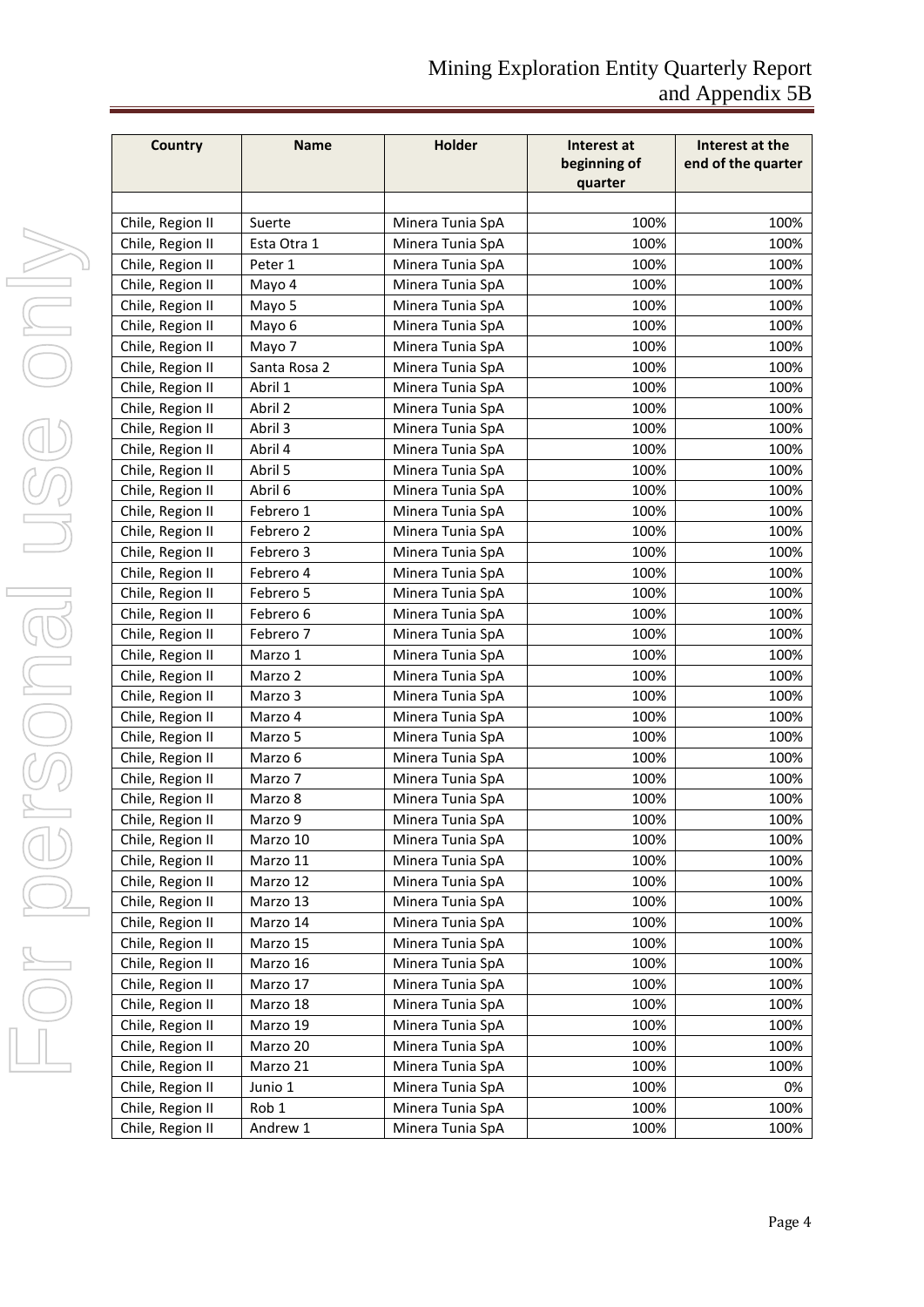*+Rule 5.5*

# **Appendix 5B**

# **Mining exploration entity and oil and gas exploration entity quarterly report**

Introduced 01/07/96 Origin Appendix 8 Amended 01/07/97, 01/07/98, 30/09/01, 01/06/10, 17/12/10, 01/05/13, 01/09/16

### **Name of entity**

RMG LIMITED

| <b>ABN</b>     | Quarter ended ("current quarter") |
|----------------|-----------------------------------|
| 51 065 832 377 | ∵31 March 2018                    |
|                |                                   |

|     | <b>Consolidated statement of cash flows</b>       | <b>Current quarter</b><br>\$A'000 | Year to date<br>(9 months)<br>\$A'000 |
|-----|---------------------------------------------------|-----------------------------------|---------------------------------------|
| 1.  | Cash flows from operating activities              |                                   |                                       |
| 1.1 | Receipts from customers                           |                                   |                                       |
| 1.2 | Payments for                                      |                                   |                                       |
|     | exploration & evaluation<br>(a)                   | (24)                              | (24)                                  |
|     | development<br>(b)                                |                                   |                                       |
|     | production<br>(c)                                 |                                   |                                       |
|     | staff costs<br>(d)                                |                                   |                                       |
|     | (e) administration and corporate costs            | (264)                             | (736)                                 |
| 1.3 | Dividends received (see note 3)                   |                                   |                                       |
| 1.4 | Interest received                                 |                                   | 5                                     |
| 1.5 | Interest and other costs of finance paid          | (12)                              | (50)                                  |
| 1.6 | Income taxes paid                                 |                                   |                                       |
| 1.7 | Research and development refunds                  |                                   |                                       |
| 1.8 | Other (provide details if material)               |                                   |                                       |
| 1.9 | Net cash from / (used in) operating<br>activities | (299)                             | (805)                                 |

|     | Cash flows from investing activities |  |
|-----|--------------------------------------|--|
| 2.1 | Payments to acquire:                 |  |
|     | property, plant and equipment<br>(a) |  |
|     | tenements (see item 10)<br>(b)       |  |
|     | investments<br>(C)                   |  |
|     | other non-current assets<br>(d)      |  |

+ See chapter 19 for defined terms *1 September 2016* Page 1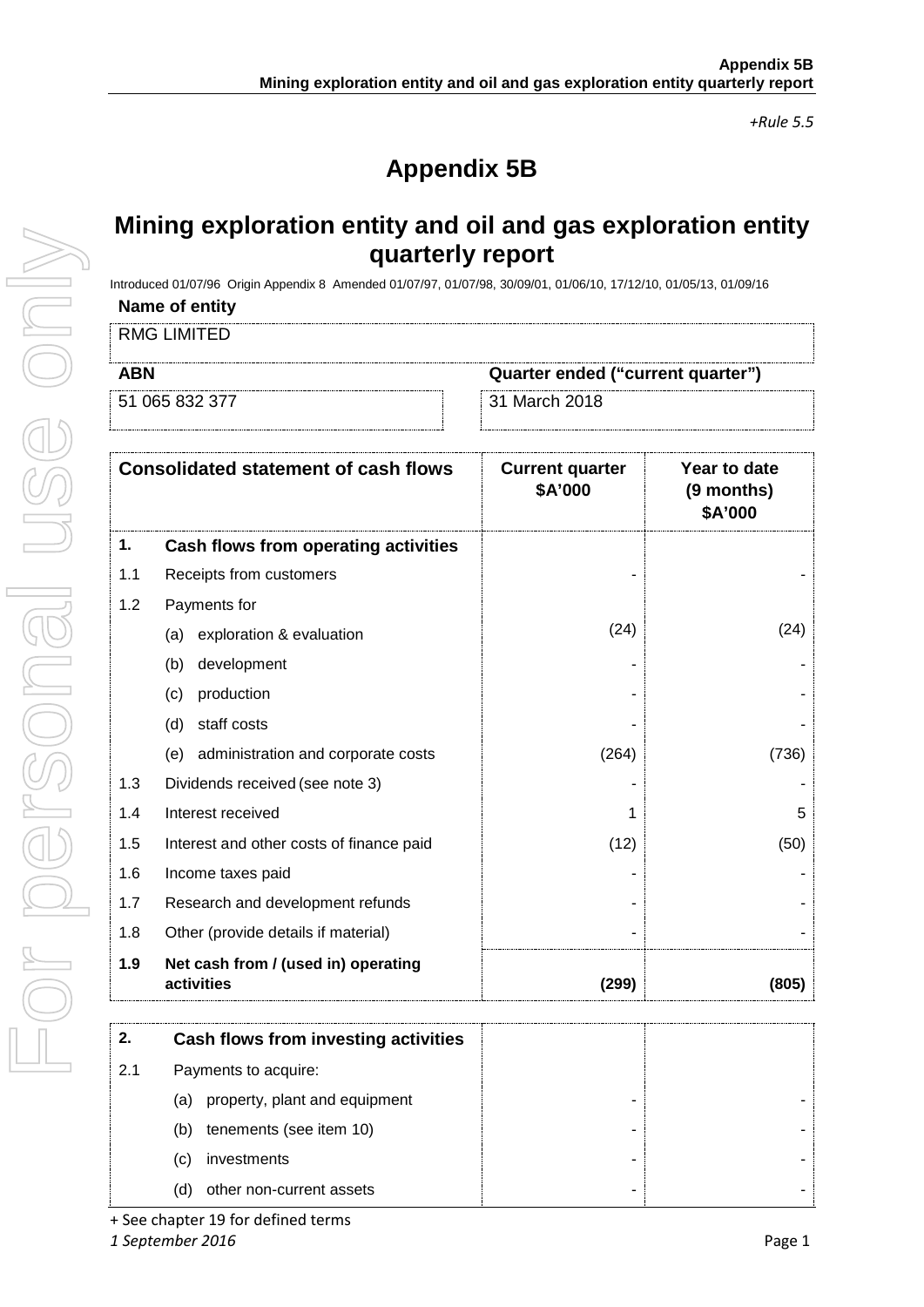#### **Appendix 5B Mining exploration entity and oil and gas exploration entity quarterly report**

|     | <b>Consolidated statement of cash flows</b>       | <b>Current quarter</b><br>\$A'000 | Year to date<br>(9 months)<br>\$A'000 |
|-----|---------------------------------------------------|-----------------------------------|---------------------------------------|
| 2.2 | Proceeds from the disposal of:                    |                                   |                                       |
|     | property, plant and equipment<br>(a)              |                                   |                                       |
|     | tenements (see item 10)<br>(b)                    |                                   |                                       |
|     | investments<br>(c)                                |                                   |                                       |
|     | (d)<br>other non-current assets                   |                                   |                                       |
| 2.3 | Cash flows from loans to other entities           |                                   |                                       |
| 2.4 | Dividends received (see note 3)                   |                                   |                                       |
| 2.5 | Other (provide details if material)               |                                   |                                       |
| 2.6 | Net cash from / (used in) investing<br>activities |                                   |                                       |
|     |                                                   |                                   |                                       |
| 3.  | <b>Cash flows from financing activities</b>       |                                   |                                       |
| 3.1 | Proceeds from issues of shares                    | 1,180                             | 1,180                                 |
| 3.2 | Proceeds from issue of convertible notes          |                                   |                                       |
| 3.3 | Proceeds from exercise of share options           |                                   |                                       |

| 3.10 | Net cash from / (used in) financing<br>activities                              | 426   |      |
|------|--------------------------------------------------------------------------------|-------|------|
| 3.9  | Other (provide details if material)                                            |       |      |
| 3.8  | Dividends paid                                                                 |       |      |
| 3.7  | Transaction costs related to loans and<br>borrowings                           | ۰     |      |
| 3.6  | Repayment of borrowings                                                        | (754) | 754) |
| 3.5  | Proceeds from borrowings                                                       | ۰     |      |
| 3.4  | Transaction costs related to issues of<br>shares, convertible notes or options | ۰     |      |
| 3.3  | Proceeds from exercise of share options                                        |       |      |

| 4.  | Net increase / (decrease) in cash and<br>cash equivalents for the period |       |       |
|-----|--------------------------------------------------------------------------|-------|-------|
| 4.1 | Cash and cash equivalents at beginning of<br>period                      | 676   | 1,182 |
| 4.2 | Net cash from / (used in) operating<br>activities (item 1.9 above)       | (299) | (805) |
| 4.3 | Net cash from / (used in) investing activities<br>(item 2.6 above)       |       |       |
| 4.4 | Net cash from / (used in) financing activities<br>item 3.10 above)       | 426   | 426   |
| 4.5 | Effect of movement in exchange rates on<br>cash held                     |       |       |
| 4.6 | Cash and cash equivalents at end of<br>period                            | 803   | 803   |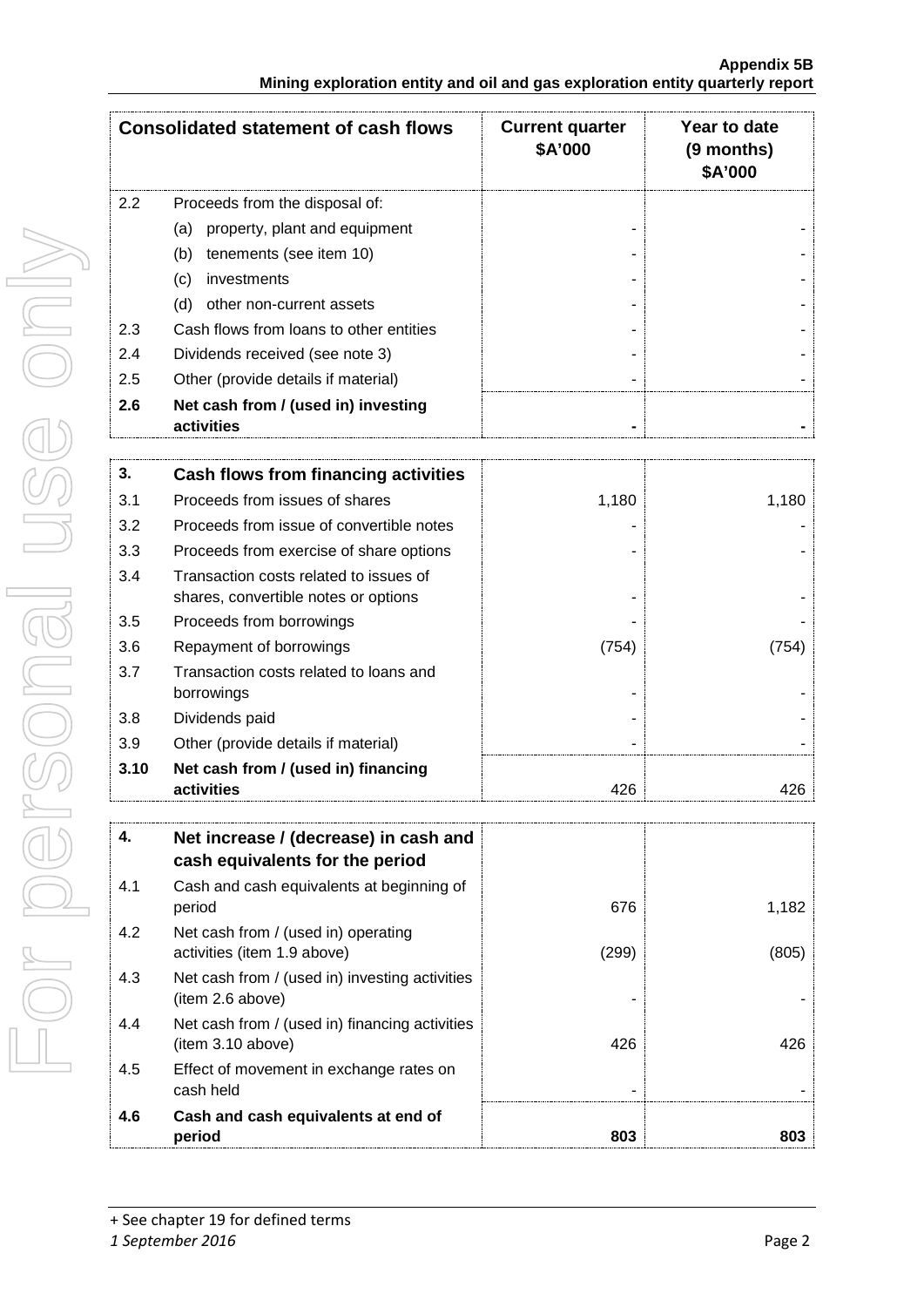| 5.  | Reconciliation of cash and cash<br>equivalents<br>at the end of the quarter (as shown in the<br>consolidated statement of cash flows) to the<br>related items in the accounts | <b>Current quarter</b><br>\$A'000 | <b>Previous quarter</b><br>\$A'000 |
|-----|-------------------------------------------------------------------------------------------------------------------------------------------------------------------------------|-----------------------------------|------------------------------------|
| 5.1 | <b>Bank balances</b>                                                                                                                                                          | 803                               | 676                                |
| 5.2 | Call deposits                                                                                                                                                                 |                                   |                                    |
| 5.3 | <b>Bank overdrafts</b>                                                                                                                                                        |                                   |                                    |
| 5.4 | Other (provide details)                                                                                                                                                       |                                   |                                    |
| 5.5 | Cash and cash equivalents at end of<br>quarter (should equal item 4.6 above)                                                                                                  | 803                               | 676                                |

| 6.  | Payments to directors of the entity and their associates                            | <b>Current quarter</b><br>\$A'000 |
|-----|-------------------------------------------------------------------------------------|-----------------------------------|
| 6.1 | Aggregate amount of payments to these parties included in item 1.2                  | 62                                |
| 6.2 | Aggregate amount of cash flow from loans to these parties included<br>in item $2.3$ |                                   |
| 6.3 | Include below any explanation necessary to understand the transactions included in  |                                   |

6.3 Include below any explanation necessary to understand the transactions included in items 6.1 and 6.2

Director fees

## **7. Payments to related entities of the entity and their associates**

- 7.1 Aggregate amount of payments to these parties included in item 1.2  $\parallel$
- 7.2 Aggregate amount of cash flow from loans to these parties included in item 2.3
- 7.3 Include below any explanation necessary to understand the transactions included in items 7.1 and 7.2

**Current quarter \$A'000**

-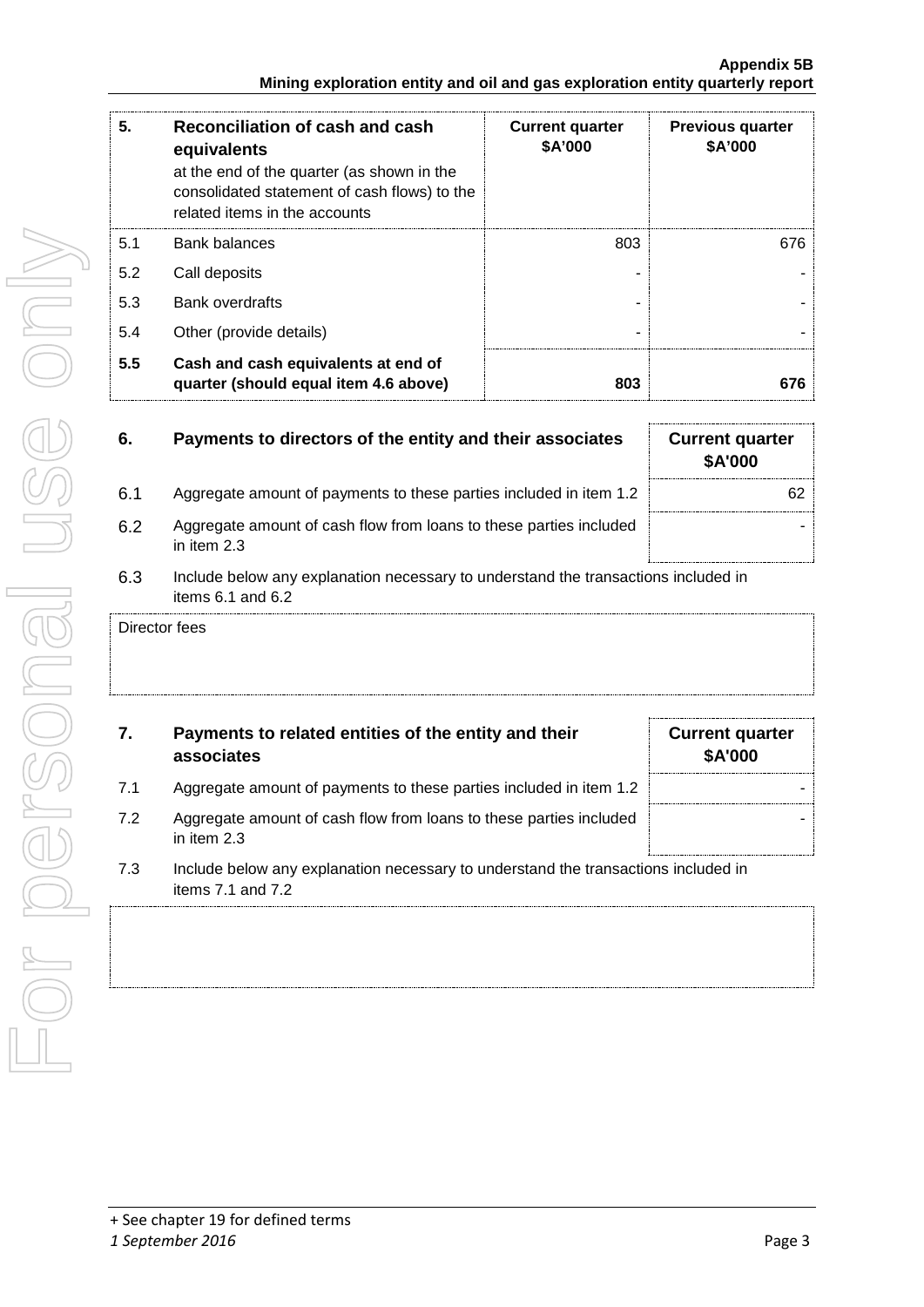# **8. Financing facilities available** *Add notes as necessary for an understanding of the position*

- 8.1 Loan facilities
- 8.2 Credit standby arrangements
- 8.3 Other (please specify)

| <b>Total facility</b><br>amount at quarter<br>end<br>\$A'000 | Amount drawn at<br>quarter end<br>\$A'000 |
|--------------------------------------------------------------|-------------------------------------------|
| 500                                                          | 500                                       |
|                                                              |                                           |
|                                                              |                                           |

8.4 Include below a description of each facility above, including the lender, interest rate and whether it is secured or unsecured. If any additional facilities have been entered into or are proposed to be entered into after quarter end, include details of those facilities as well.

### Convertible Notes

The Company issued 500,000 unlisted convertible notes on 22 March 2017. Each with a face value of A\$1 and redemption with 3 months notice. A coupon rate of 10%, payable on a quarterly basis and a conversion price of A\$0.013 per share. Refer to the Company's 2017 Annual Report and the Company's ASX announcement dated 10 April 2018 for more information.

| 9.  | <b>Estimated cash outflows for next quarter</b> | <b>SA'000</b> |
|-----|-------------------------------------------------|---------------|
| 9.1 | <b>Exploration and evaluation</b>               | 50            |
| 9.2 | Development                                     |               |
| 9.3 | Production                                      |               |
| 9.4 | Staff costs                                     |               |
| 9.5 | Administration and corporate costs              | (50           |
| 9.6 | Other (provide details if material)             |               |
| 9.7 | <b>Total estimated cash outflows</b>            |               |

| 10.               | <b>Changes in</b><br>tenements<br>(items $2.1(b)$ and<br>$2.2(b)$ above)                             | <b>Tenement</b><br>reference<br>and<br><b>location</b> | <b>Nature of interest</b>                                | Interest at<br>beginning<br>of quarter | <b>Interest</b><br>at end of<br>quarter |
|-------------------|------------------------------------------------------------------------------------------------------|--------------------------------------------------------|----------------------------------------------------------|----------------------------------------|-----------------------------------------|
| 10.1              | Interests in mining<br>tenements and<br>petroleum<br>tenements lapsed,<br>relinguished or<br>reduced |                                                        | Please refer to the<br>Quarterly<br>Activities<br>report |                                        |                                         |
| 10.2 <sub>1</sub> | Interests in mining<br>tenements and<br>petroleum<br>tenements acquired<br>or increased              |                                                        | Please refer to the<br>Quarterly Activities<br>report    |                                        |                                         |

<sup>+</sup> See chapter 19 for defined terms